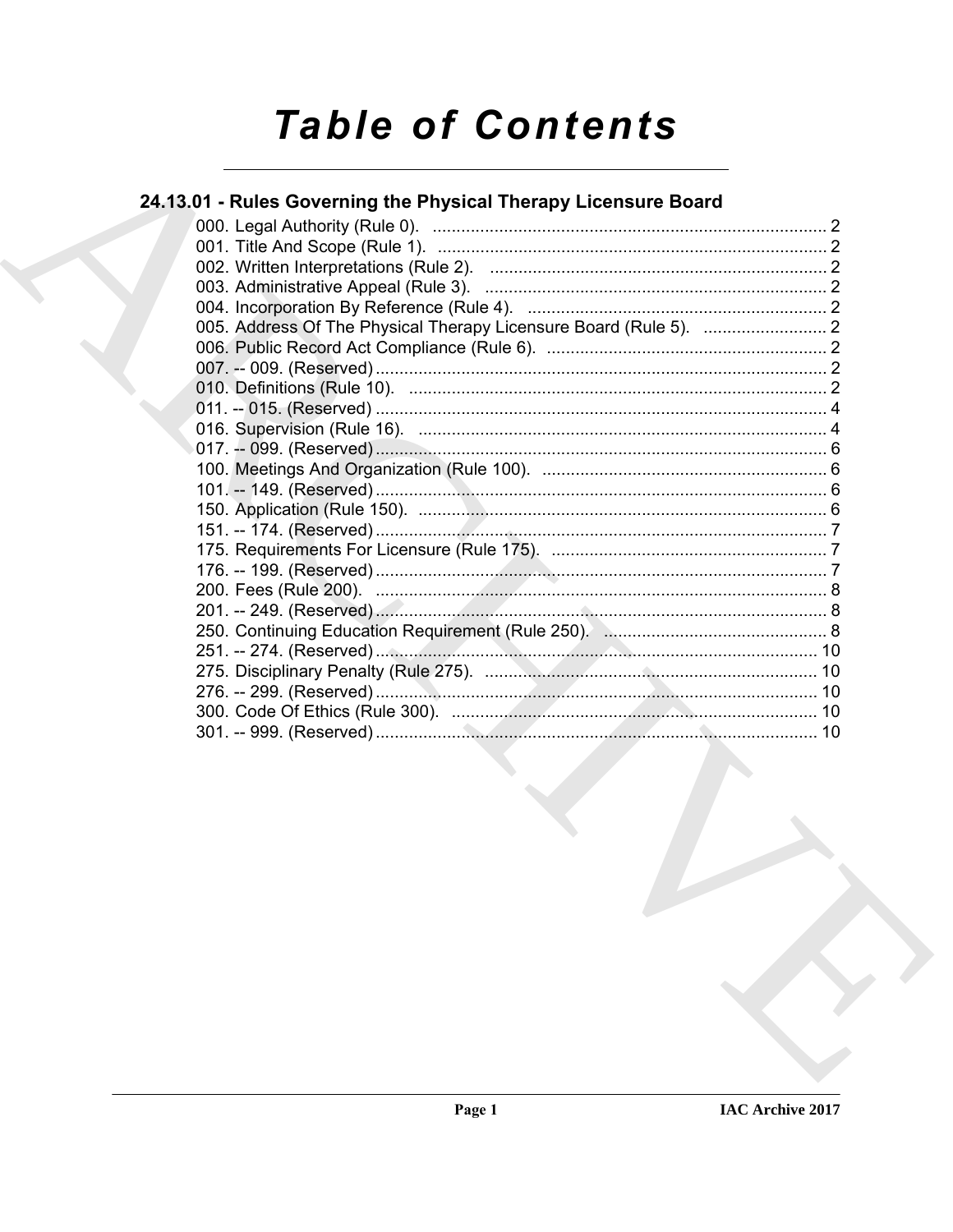#### **IDAPA 24 TITLE 13 CHAPTER 01**

#### **24.13.01 - RULES GOVERNING THE PHYSICAL THERAPY LICENSURE BOARD**

#### <span id="page-1-1"></span><span id="page-1-0"></span>**000. LEGAL AUTHORITY (RULE 0).**

These rules are hereby prescribed and established pursuant to the authority vested in the Physical Therapy Licensure<br>Board by the provisions of Section 54-2206, Idaho Code. (3-19-07) Board by the provisions of Section 54-2206, Idaho Code.

#### <span id="page-1-2"></span>**001. TITLE AND SCOPE (RULE 1).**

The rules shall be cited as IDAPA 24.13.01, "Rules Governing the Physical Therapy Licensure Board." (3-19-07)

#### <span id="page-1-3"></span>**002. WRITTEN INTERPRETATIONS (RULE 2).**

The board may have written statements that pertain to the interpretation of the rules of this chapter. Such interpretations, if any, are available for public inspection and copying at cost in the main office of the Bureau of Occupational Licenses.

#### <span id="page-1-4"></span>**003. ADMINISTRATIVE APPEAL (RULE 3).**

Administrative appeals shall be governed by the Administrative Procedure Act, Title 67, Chapter 52, Idaho Code. (3-19-07)

#### <span id="page-1-5"></span>**004. INCORPORATION BY REFERENCE (RULE 4).**

There are no documents incorporated by reference into this rule. (3-19-07)

#### <span id="page-1-6"></span>**005. ADDRESS OF THE PHYSICAL THERAPY LICENSURE BOARD (RULE 5).**

**[CH](mailto:pht@ibol.idaho.gov)ARCHIVE OVERNIME THE REVISION THERE ART IS CONFIDENT INTERFARY LICENSURE BOARD<br>
WE LEVEL A ATTIONATIVE (REVIS TO AND SURFAINT VERSION THE REVIS OF THE SECTION CONFIDENT (REVIS TO AN ARCHIVE CHARCHIVE CONFIDENT IS CONFI** The office of the Physical Therapy Licensure Board is located within the Bureau of Occupational Licenses, 700 W. State Street, Boise, Idaho 83702. The Bureau is open between the hours of 8:00 a.m. and 5:00 p.m. each day except Saturdays, Sundays and holidays. The telephone number of the Board is (208) 334-3233. The Board's fax number is (208) 334-3945. The Board's e-mail address is pht@ibol.idaho.gov. The Board's official website is http:// www.ibol.idaho.gov. (3-19-07)

#### <span id="page-1-7"></span>**006. PUBLIC RECORD ACT COMPLIANCE (RULE 6).**

The records associated with The Physical Therapy Licensure Board are subject to the provisions of the Idaho Public<br>Records Act. Title 74. Chapter 1. Idaho Code. (3-19-07) Records Act, Title 74, Chapter 1, Idaho Code.

#### <span id="page-1-8"></span>**007. -- 009. (RESERVED)**

#### <span id="page-1-9"></span>**010. DEFINITIONS (RULE 10).**

<span id="page-1-14"></span><span id="page-1-12"></span><span id="page-1-11"></span><span id="page-1-10"></span>**01. Board**. The Physical Therapy Licensure Board. (3-19-07)

**02. Bureau**. Bureau means the Idaho Bureau of Occupational Licenses as created in section 67-2602, Idaho Code. (3-19-07)

**03. Physical Therapist**. An individual who meets all the requirements of Title 54, Chapter 22, Idaho lds an active license and who engages in the practice of physical therapy. (3-19-07) Code, holds an active license and who engages in the practice of physical therapy.

<span id="page-1-15"></span>**04. Physical Therapist Assistant**. An individual who meets the requirements of Title 54, Chapter 22, Idaho Code, holds an active license, and who performs physical therapy procedures and related tasks that have been selected and delegated only by a supervising physical therapist. (3-19-07) selected and delegated only by a supervising physical therapist.

<span id="page-1-16"></span>**05.** Supportive Personnel. An individual, or individuals, who are neither a physical therapist or a physical therapist assistant, but who are employed by and/or trained under the direction of a licensed physical therapist to perform designated non-treatment patient related tasks and routine physical therapy tasks. (3-19therapist to perform designated non-treatment patient related tasks and routine physical therapy tasks.

<span id="page-1-13"></span>**06. Non-Treatment Patient Related Tasks**. Actions and procedures related to patient care that do not involve direct patient treatment or direct personal supervision, but do require a level of supervision not less than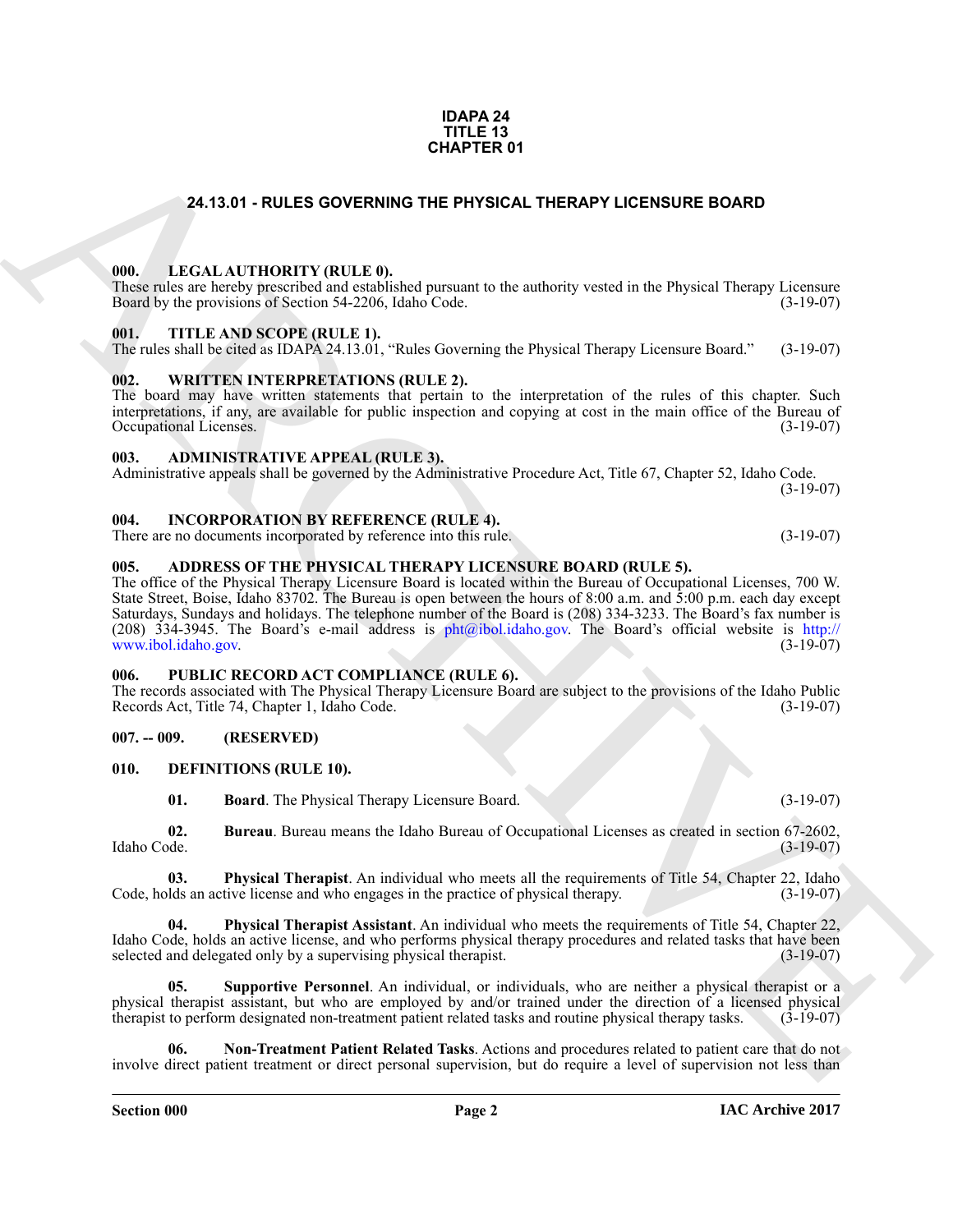#### *IDAHO ADMINISTRATIVE CODE IDAPA 24.13.01 - Rules Governing the* **Physical Therapy Licensure Board**

<span id="page-2-1"></span><span id="page-2-0"></span>

| 08. | Testing. |  | $(3-19-07)$ |
|-----|----------|--|-------------|
|-----|----------|--|-------------|

|                             | <b>Bureau of Occupational Licenses</b>                                                                                                                                                                                                                                                                                                                                                                                                                                                               | <b>Physical Therapy Licensure Board</b> |
|-----------------------------|------------------------------------------------------------------------------------------------------------------------------------------------------------------------------------------------------------------------------------------------------------------------------------------------------------------------------------------------------------------------------------------------------------------------------------------------------------------------------------------------------|-----------------------------------------|
| treatment would so require. | general supervision, including, but not limited to: treatment area preparation and clean-up, equipment set-up, heat and<br>cold pack preparation, preparation of a patient for treatment by a physical therapist or physical therapist assistant,<br>transportation of patients to and from treatment, and assistance to a physical therapist or physical therapist assistant<br>when such assistance is requested by a physical therapist or physical therapist assistant when safety and effective | $(3-19-07)$                             |
| 07.                         | Routine Physical Therapy Tasks. Actions and procedures within the scope of practice of physical<br>therapy, which do not require the special skills or training of a physical therapist or physical therapist assistant,<br>rendered directly to a patient by supportive personnel at the request of and under the direct personal supervision of a<br>physical therapist or physical therapist assistant.                                                                                           | $(3-19-07)$                             |
| 08.                         | Testing.                                                                                                                                                                                                                                                                                                                                                                                                                                                                                             | $(3-19-07)$                             |
| individuals including:      | Standard methods and techniques used in the practice of physical therapy to gather data about                                                                                                                                                                                                                                                                                                                                                                                                        | $(3-19-07)$                             |
| $i$ .                       | Electrodiagnostic and electrophysiological measurements;                                                                                                                                                                                                                                                                                                                                                                                                                                             | $(3-19-07)$                             |
| ii.                         | Assessment or evaluation of muscle strength, force, endurance and tone;                                                                                                                                                                                                                                                                                                                                                                                                                              | $(3-19-07)$                             |
| iii.                        | Reflexes;                                                                                                                                                                                                                                                                                                                                                                                                                                                                                            | $(3-19-07)$                             |
| iv.                         | Automatic reactions;                                                                                                                                                                                                                                                                                                                                                                                                                                                                                 | $(3-19-07)$                             |
| V.                          | Posture and body mechanics;                                                                                                                                                                                                                                                                                                                                                                                                                                                                          | $(3-19-07)$                             |
| vi.                         | Movement skill and accuracy;                                                                                                                                                                                                                                                                                                                                                                                                                                                                         | $(3-19-07)$                             |
| vii.                        | Joint range of motion and stability;                                                                                                                                                                                                                                                                                                                                                                                                                                                                 | $(3-19-07)$                             |
| viii.                       | Sensation;                                                                                                                                                                                                                                                                                                                                                                                                                                                                                           | $(3-19-07)$                             |
| ix.                         | Perception;                                                                                                                                                                                                                                                                                                                                                                                                                                                                                          | $(3-19-07)$                             |
| X.                          | Peripheral nerve function integrity;                                                                                                                                                                                                                                                                                                                                                                                                                                                                 | $(3-19-07)$                             |
| xi.                         | Locomotor skills;                                                                                                                                                                                                                                                                                                                                                                                                                                                                                    | $(3-19-07)$                             |
| xii.                        | Fit, function and comfort of prosthetic, orthotic, and other assistive devices;                                                                                                                                                                                                                                                                                                                                                                                                                      | $(3-19-07)$                             |
| xiii.                       | Limb volume, symmetry, length and circumference;                                                                                                                                                                                                                                                                                                                                                                                                                                                     | $(3-19-07)$                             |
|                             | Clinical evaluation of cardiac and respiratory status to include adequacy of pulses, noninvasive<br>assessment of peripheral circulation, thoracic excursion, vital capacity, and breathing patterns;                                                                                                                                                                                                                                                                                                | $(3-19-07)$                             |
| XV.                         | Vital signs such as pulse, respiratory rate, and blood pressure;                                                                                                                                                                                                                                                                                                                                                                                                                                     | $(3-19-07)$                             |
| xvi.                        | Activities of daily living; and the physical environment of the home and work place; and (3-19-07)                                                                                                                                                                                                                                                                                                                                                                                                   |                                         |
| xvii.                       | Pain patterns, localization and modifying factors; and                                                                                                                                                                                                                                                                                                                                                                                                                                               | $(3-19-07)$                             |
| xviii.                      | Photosensitivity.                                                                                                                                                                                                                                                                                                                                                                                                                                                                                    | $(3-19-07)$                             |
| b.                          | Specifically excluded are the ordering of electromyographic study, electrocardiography,<br>thermography, invasive vascular study, selective injection tests, or complex cardiac or respiratory function studies<br>without consultation and direction of a physician.                                                                                                                                                                                                                                | $(3-19-07)$                             |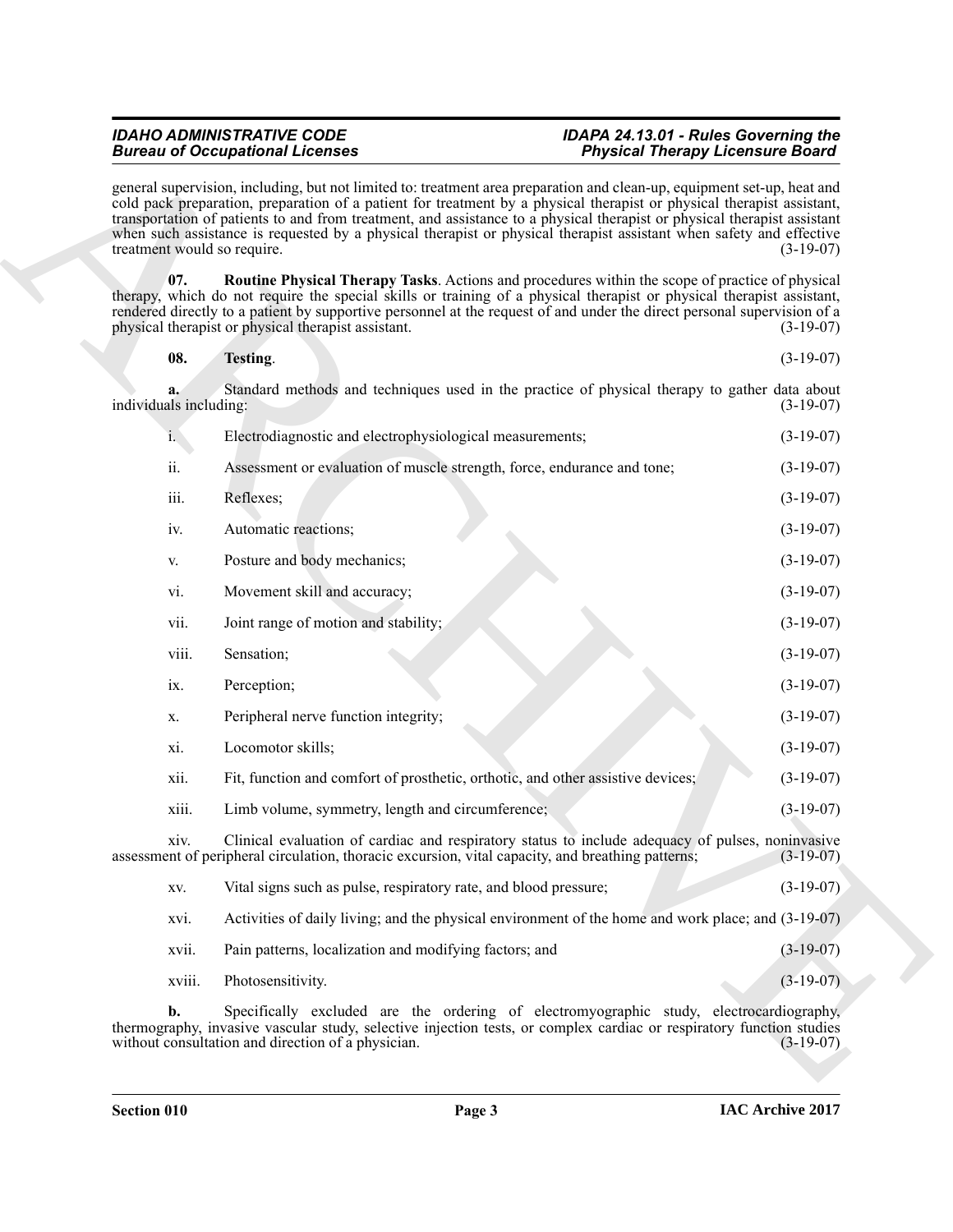<span id="page-3-7"></span><span id="page-3-5"></span>**09. Functional Mobility Training**. Includes gait training, locomotion training, and posture training.  $(3-19-07)$ 

**10.** Manual Therapy. Skilled hand movements to mobilize or manipulate soft tissues and joints for the purpose of: (3-19-07) purpose of:  $(3-19-07)$ 

**a.** Modulating pain, increasing range of motion, reducing or eliminating soft tissue swelling, ation or restriction:  $(3-19-07)$ inflammation or restriction;

| b. | Inducing relaxation; | $(3-19-07)$ |
|----|----------------------|-------------|
|----|----------------------|-------------|

**c.** Improving contractile and non-contractile tissue extensibility; and (3-19-07)

<span id="page-3-9"></span><span id="page-3-6"></span>**d.** Improving pulmonary function. (3-19-07)

**11. Physical Agents or Modalities**. Thermal, acoustic, radiant, mechanical, or electrical energy used the physiologic changes in tissues. (3-19-07) to produce physiologic changes in tissues.

**12. General Supervision**. A physical therapist's availability at least by means of telecommunications, which does not require a physical therapist to be on the premises where physical therapy is being provided, for the direction of a physical therapist assistant. direction of a physical therapist assistant.

<span id="page-3-3"></span>**13. Direct Supervision**. A physical therapist's or physical therapist assistant's physical presence and ity to render direction in person and on the premises where physical therapy is being provided. (3-19-07) availability to render direction in person and on the premises where physical therapy is being provided.

<span id="page-3-10"></span><span id="page-3-2"></span>**14. Direct Personal Supervision**. A physical therapist's or physical therapist assistant's direct and continuous physical presence and availability to render direction, in person and on the premises where physical therapy is being provided. The physical therapist or physical therapist assistant must have direct contact with the patient during each session and assess patient response to delegated treatment. (3-19-07) patient during each session and assess patient response to delegated treatment.

**Extracted and Contrast Contrast Contrast Contrast Contrast Contrast Contrast Contrast Contrast Contrast Contrast Contrast Contrast Contrast Contrast Contrast Contrast Contrast Contrast Contrast Contrast Contrast Contrast 15. Supervising Physical Therapist**. A licensed physical therapist who developed and recorded the initial plan of care and/or who has maintained regular treatment sessions with a patient. Such physical therapist's designation of another licensed physical therapist if the physical therapist who developed and recorded the initial plan of care or maintained regular treatment sessions is not available to provide direction at least by means of telecommunications. (3-19-07) telecommunications.

<span id="page-3-8"></span>**16.** Nationally Accredited School. A school or course of physical therapy or physical therapist with a curriculum approved by:  $(3-19-07)$ assistant with a curriculum approved by:

**a.** The American Physical Therapy Association (APTA) from 1926 to 1936; or the APTA ation Commission: or (3-19-07) Accreditation Commission; or

**b.** The Council on Medical Education and Hospitals of the American Medical Association from 1936 to 1960; or (3-19-07) to 1960; or  $(3-19-07)$ 

**c.** An accrediting agency recognized by the U.S. Department of Education, the Council on ndary Accreditation, or a successor entity or both. (4-7-11) Postsecondary Accreditation, or a successor entity, or both.

<span id="page-3-4"></span>**17. Examination**. The examination shall be the National Physical Therapy Examination (NPTE) administered by Federation of State Boards of Physical Therapy. The examination may also include a jurisprudence examination adopted by the Board. (4-2-08) examination adopted by the Board.

#### <span id="page-3-0"></span>**011. -- 015. (RESERVED)**

#### <span id="page-3-11"></span><span id="page-3-1"></span>**016. SUPERVISION (RULE 16).**

A physical therapist shall supervise and be responsible for patient care given by physical therapist assistants, supportive personnel, physical therapy students, and physical therapist assistant students. (3-19-07) supportive personnel, physical therapy students, and physical therapist assistant students.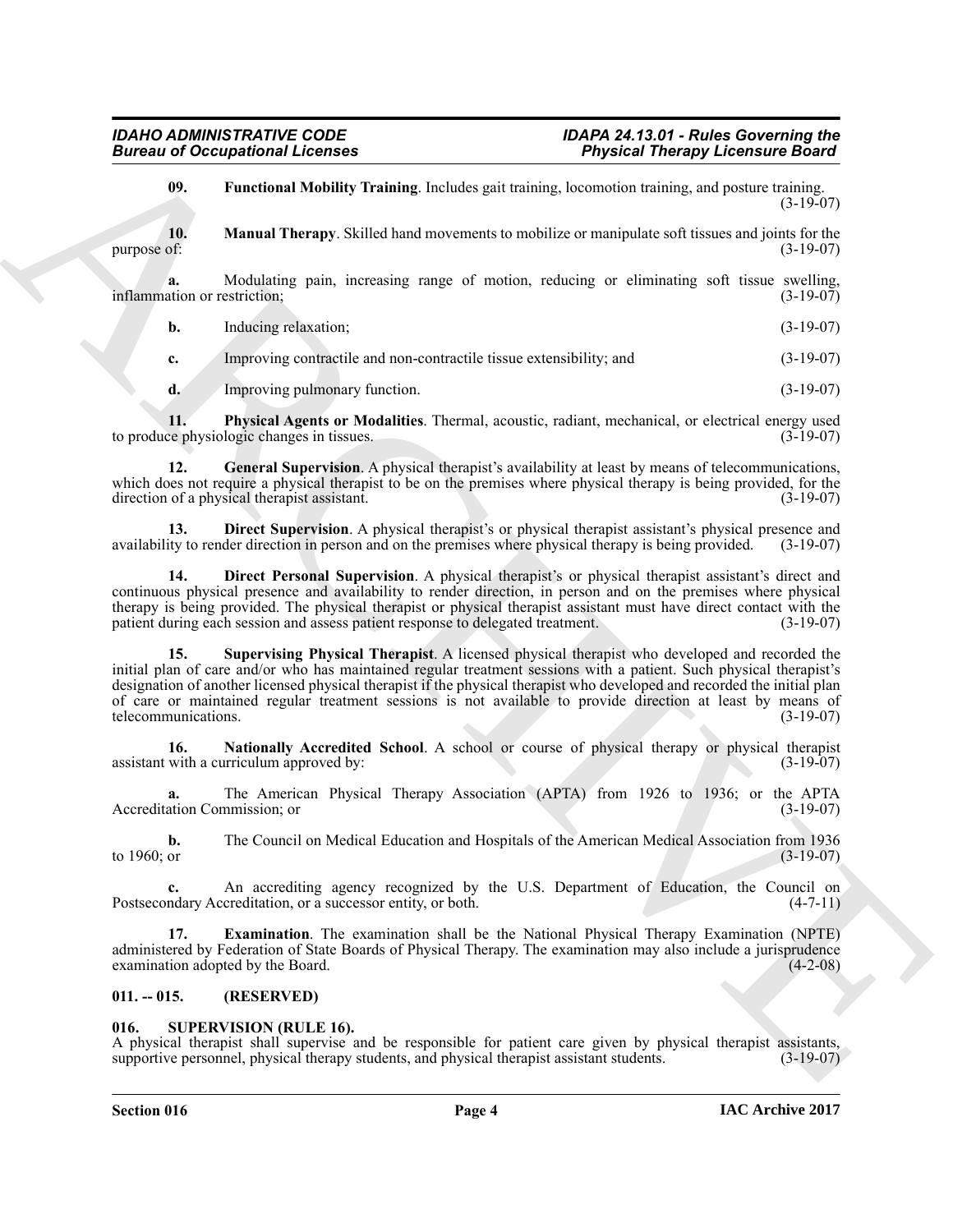**01.** Procedures and Interventions Performed Exclusively by Physical Therapist. The following es and interventions shall be performed exclusively by a physical therapist: (3-19-07) procedures and interventions shall be performed exclusively by a physical therapist:

<span id="page-4-0"></span>**a.** Interpretation of a referral for physical therapy if a referral has been received.  $(3-19-07)$ 

**b.** Performance of the initial patient evaluation and problem identification including a diagnosis for the initial patient evaluation and problem identification including a diagnosis for the rapy. physical therapy and a prognosis for physical therapy.

Development or modification of a treatment plan of care which is based on the initial evaluation of s long-term and short-term physical therapy treatment goals. (3-19-07) and which includes long-term and short-term physical therapy treatment goals.

**d.** Assessment of the competence of physical therapist assistants, physical therapy students, physical therapist assistant students, and supportive personnel to perform assigned procedures, interventions and routine tasks. (3-19-07)

**e.** Selection and delegation of appropriate portions of treatment procedures, interventions and routine physical therapy tasks to the physical therapist assistants, physical therapy students, physical therapist assistant students, and supportive personnel. (3-19-07)

**f.** Performance of a re-evaluation when any change in a patient's condition occurs that is not consistent with the physical therapy treatment plan of care, patient's anticipated progress, and physical therapy treatment goals. (3-19-07) treatment goals.

Performance and documentation of a discharge evaluation and summary of the physical therapy<br>(3-19-07) treatment plan.

<span id="page-4-1"></span>**02. Supervision of Physical Therapist Assistants**. A physical therapist assistant shall be supervised by a physical therapist by no less standard than general supervision.

**a.** A physical therapist assistant shall not change a procedure or intervention unless such change of procedure or intervention has been included within the treatment plan of care as set forth by a physical therapist. (3-19-07)

Bureau of Occupations I Licensins Continue and Reference Exclusive Physical Theoretics. The system of the system of the system of the system of the system of the system of the system of the system of the system of the sys **b.** A physical therapist assistant may not continue to provide treatment as specified under a treatment plan of care if a patient's condition changes such that further treatment necessitates a change in the established treatment plan of care unless the physical therapist assistant has consulted with the supervising physical therapist prior to the patient's next appointment for physical therapy, and a re-evaluation is completed by the supervising physical therapist. (3-19-07)

**c.** The supervising physical therapist shall provide direct personal contact with the patient and assess the plan of care on or before every ten (10) visits or once a week if treatment is performed more than once per day but no less often than once every sixty (60) days. The supervising therapist's assessment shall be documented in the patient record. (3-20-14) patient record.

**d.** A physical therapist assistant may refuse to perform any procedure, intervention, or task delegated by a physical therapist when such procedure, intervention, or task is beyond the physical therapist assistant's skill level or scope of practice standards. (3-19-07)

**e.** A physical therapist shall not be required to co-sign any treatment related documents prepared by a physical therapist assistant, unless required to do so in accordance with law, or by a third-party. (3-19-07)

<span id="page-4-3"></span>**03.** Supervision of Supportive Personnel. Any routine physical therapy tasks performed by ve personnel shall require direct personal supervision. (3-19-07) supportive personnel shall require direct personal supervision.

<span id="page-4-2"></span>**Supervision of Physical Therapy and Physical Therapist Assistant Students**. Supervision of tudents and physical therapist assistant students shall require direct supervision. (3-19-07) physical therapy students and physical therapist assistant students shall require direct supervision.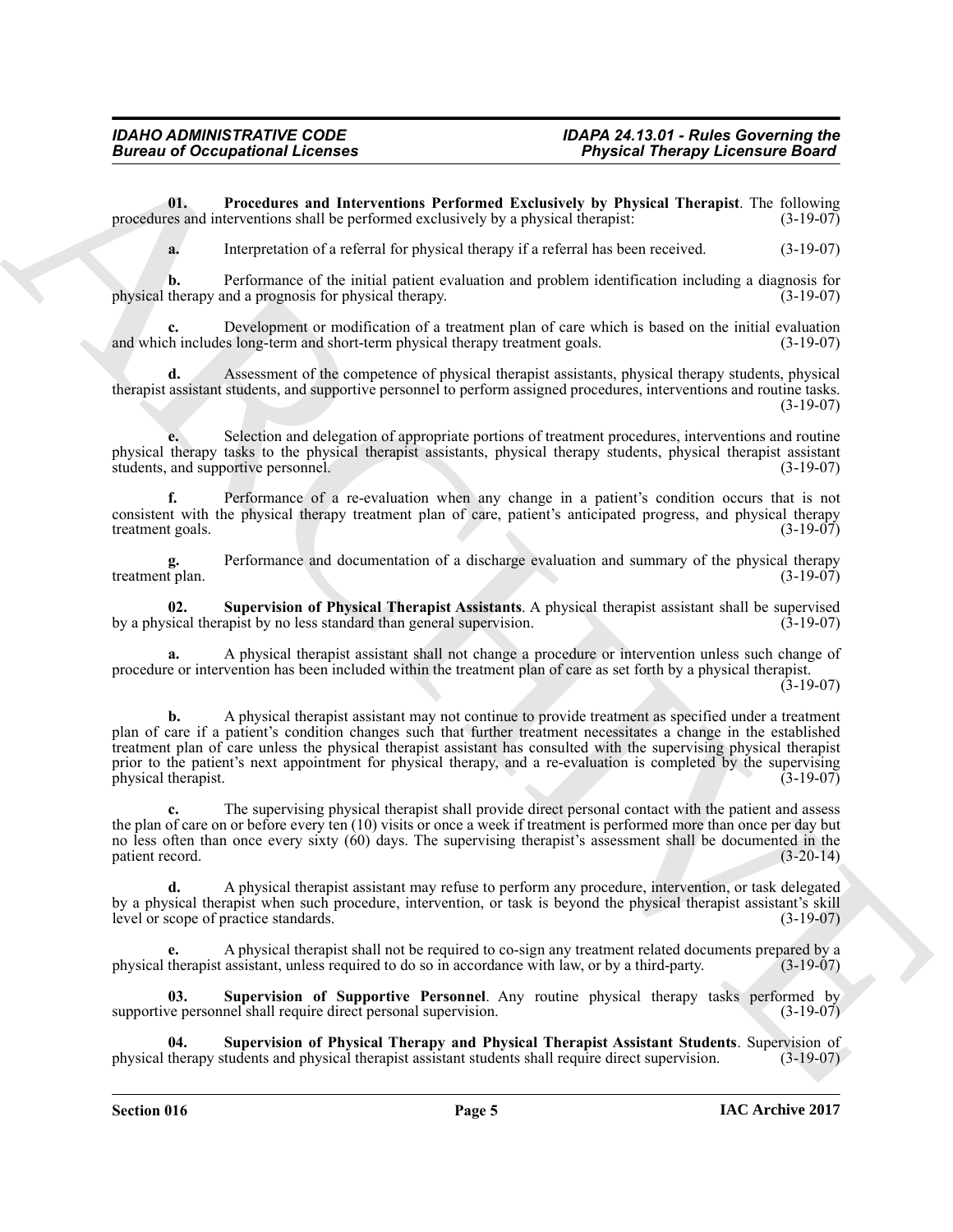**a.** A physical therapy student shall only be supervised by the direct supervision of a physical therapist. (3-19-07)

**b.** A physical therapy student shall be required to sign all treatment notes with the designation "SPT" after their name, and all such signatures shall require the co-signature of the supervising physical therapist. (3-19-07)

**c.** A physical therapist assistant student shall be required to sign all treatment notes with the designation "SPTA" after their name, and all such signatures shall require the co-signature of the supervising physical therapist or supervising physical therapist assistant. (3-19-07)

#### <span id="page-5-8"></span>**05. Supervision Ratios**. (3-19-07)

**a.** At no time during the treatment of a patient or patients for physical therapy shall the number of physical therapist assistants providing such treatment be more than twice in number of such supervising physical therapist(s) providing physical therapy treatment at any physical therapy practice or site. (3-19-07) therapist(s) providing physical therapy treatment at any physical therapy practice or site. (3-19-07)

**b.** At no time during the treatment of a patient or patients for physical therapy shall the number of supportive personnel performing routine physical therapy tasks be more than twice in number of such supervising physical therapist(s) or supervising physical therapist assistant(s) providing physical therapy treatment at any<br>physical therapy practice or site. (3-19-07) physical therapy practice or site.

**c.** At no time during the treatment of a patient or patients for physical therapy shall the number of physical therapy students performing delegated supervised physical therapy tasks be more than twice in number of such supervising physical therapist(s) providing physical therapy treatment at any physical therapy practice or site.

(3-19-07)

**d.** At no time during the treatment of a patient or patients for physical therapy shall the number of physical therapist assistant students performing delegated supervised physical therapy tasks be more than twice in number of such supervising physical therapist(s) or supervising physical therapist assistant(s) providing physical therapy treatment at any physical therapy practice or site. (3-19-07) therapy treatment at any physical therapy practice or site.

**Extracted The Contrast Contrast Section 12 Contrast Contrast Contrast Contrast Contrast Contrast Contrast Contrast Contrast Contrast Contrast Contrast Contrast Contrast Contrast Contrast Contrast Contrast Contrast Cont e.** At no time during the treatment of a patient or patients for physical therapy shall the number of physical therapist assistants, physical therapy students, physical therapist assistants students, and supportive personnel, or a combination thereof, performing delegated supervised physical therapy or routine physical therapy tasks be more than three  $(3)$  times in number of such physical therapist $(s)$  providing physical therapy treatment at any physical therapy practice or site; nor shall the number of physical therapist assistant students or supportive personnel, or a combination thereof, performing delegated and supervised physical therapy tasks or routine physical therapy tasks be more than twice in number of such physical therapist assistant(s) providing physical therapy treatment at any<br>(3-19-07) (3-19-07) physical therapy practice or site.

#### <span id="page-5-0"></span>**017. -- 099. (RESERVED)**

#### <span id="page-5-5"></span><span id="page-5-1"></span>**100. MEETINGS AND ORGANIZATION (RULE 100).**

<span id="page-5-6"></span>**01. Meetings**. The Board shall meet at least once annually at such time and place as designated by the Board or the Chairman of the Board. Special meetings may be held at the call of the Chairman or any two (2) members, and all members shall be notified in writing. (3-19-07) members, and all members shall be notified in writing.

<span id="page-5-7"></span>**02. Voting**. A quorum shall be three (3) Board members. A majority vote of Board members present shall be considered the action of the Board as a whole. Any motion before the Board shall fail on a tie vote.(3-19-07)

#### <span id="page-5-2"></span>**101. -- 149. (RESERVED)**

#### <span id="page-5-4"></span><span id="page-5-3"></span>**150. APPLICATION (RULE 150).**

Each applicant shall submit a completed written application on forms provided by the Board together with applicable fees. The application shall be verified under oath and shall require the following information: (3-19-07) fees. The application shall be verified under oath and shall require the following information: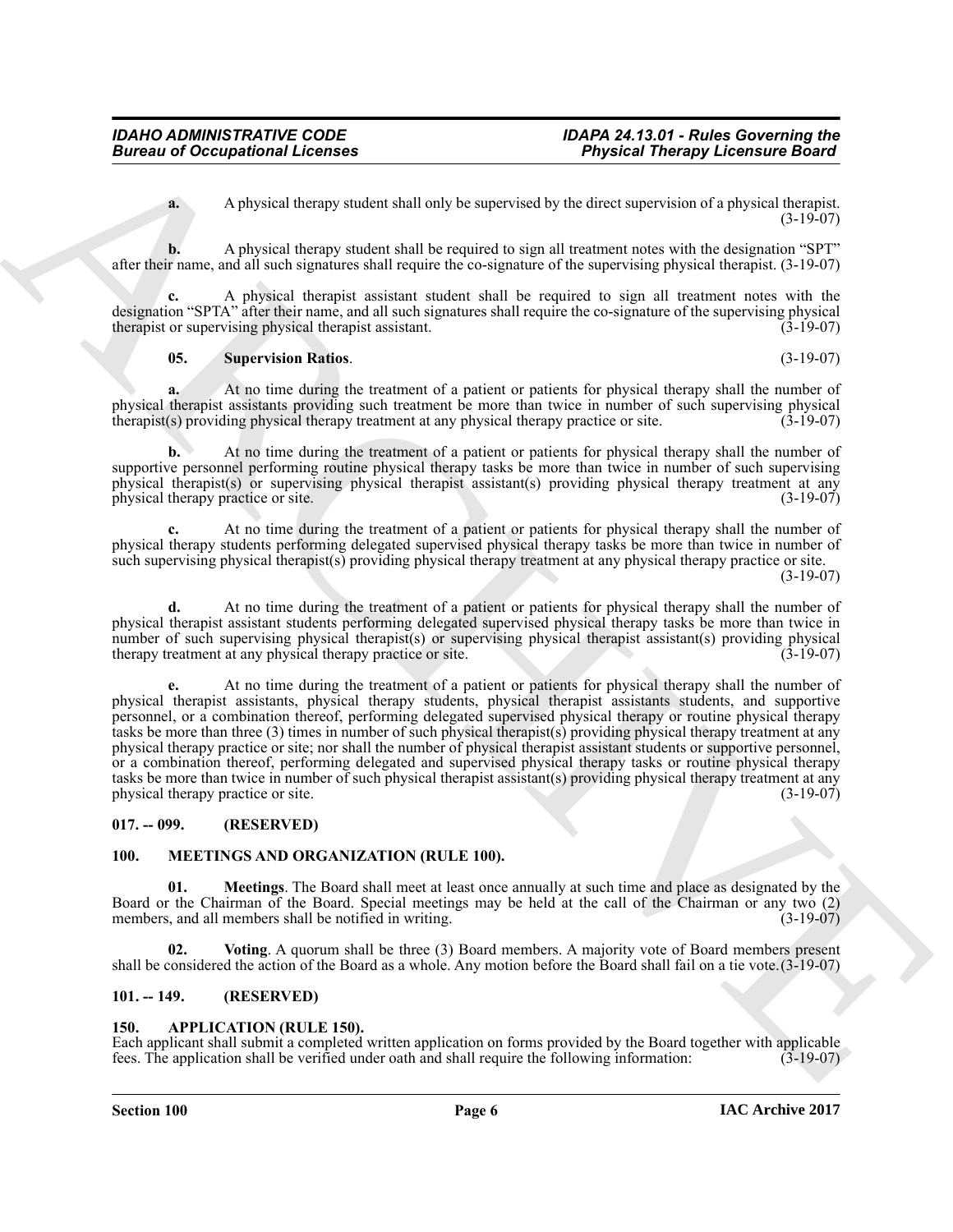<span id="page-6-5"></span>**01. Education**. The educational background of the applicant; (3-19-07)

<span id="page-6-6"></span><span id="page-6-4"></span><span id="page-6-3"></span>**02. Evidence of Graduation**. Evidence of graduation from a nationally accredited school; (3-19-07)

**03.** Criminal Convictions. The disclosure of any criminal conviction or charges against the applicant n minor traffic offenses: (3-19-07) other than minor traffic offenses;

**04. Disciplinary Action**. The disclosure of any disciplinary action against the applicant by any professional regulatory agency; (3-19-07)

<span id="page-6-9"></span>**05.** License or Registration Denial. The disclosure of the denial of registration or licensure by any listrict regulatory body: (3-19-07) state or district regulatory body;

<span id="page-6-12"></span>**06.** References. Two (2) references from individuals, other than relatives or individuals living with the applicant, who have at least two  $(2)$  years of personal knowledge of the applicant's character and ability to provide physical therapy;  $(3-19-07)$ physical therapy;

<span id="page-6-11"></span>**07. Photograph**. An un-mounted passport type photograph of the applicant, taken not more than one prior to the date of application: and (3-19-07)  $(1)$  year prior to the date of application; and

<span id="page-6-10"></span>**08. Other Information**. Such other information as the Board deems necessary to identify and evaluate cant's credentials. (3-19-07) the applicant's credentials.

<span id="page-6-7"></span>**09. Incomplete Applications**. The Board shall not review incomplete applications and shall not approve licensure for applicants who have failed to provide adequate proof of having met the licensure requirements. (3-19-07)

<span id="page-6-8"></span>**10. Lack of Activity**. Applications on file with the Board where an applicant has failed to respond to a Board request or where the applications have lacked activity for twelve (12) consecutive months shall be deemed denied and shall be terminated upon thirty (30) days written notice unless good cause is established to the Board.

#### $(4 - 7 - 11)$

#### <span id="page-6-0"></span>**151. -- 174. (RESERVED)**

#### <span id="page-6-13"></span><span id="page-6-1"></span>**175. REQUIREMENTS FOR LICENSURE (RULE 175).**

<span id="page-6-14"></span>An individual shall be entitled to a license upon meeting the following requirements: (4-2-08)

<span id="page-6-15"></span>**01. Application**. Submission of a complete application establishing that the individual has met the tions as set forth in these rules. (4-2-08) qualifications as set forth in these rules.

**Example 20** Coordination The constraints variance of the spin state of the spin state of the spin state of the spin state of the spin state of the spin state of the spin state of the spin state of the spin state of the s **02. Examination**. Submission of proof that the individual has successfully passed the NPTE with a scaled score of at least six hundred (600) and the jurisprudence examination with a score of at least seventy-five percent (75%). Foreign educated individuals whose native language is not English shall submit proof of successfully passing one (1) of the following English proficiency exams: (4-7-11) passing one  $(1)$  of the following English proficiency exams:

Test of English as a Foreign Language (TOEFL) with minimum passing scores of two hundred computer test and five hundred sixty (560) for paper test: (4-7-11) twenty  $(220)$  for computer test and five hundred sixty  $(560)$  for paper test;

**b.** Test of English as a Foreign Language - internet based test (TOEFL IBT) with minimum passing scores of twenty-four (24) in writing; twenty-six (26) in speaking, twenty-one (21) in reading, and eighteen (18) in listening; or  $(4-7-11)$ listening; or  $(4-7-11)$ 

**c.** As otherwise approved by the Board. (4-7-11)

<span id="page-6-2"></span>**176. -- 199. (RESERVED)**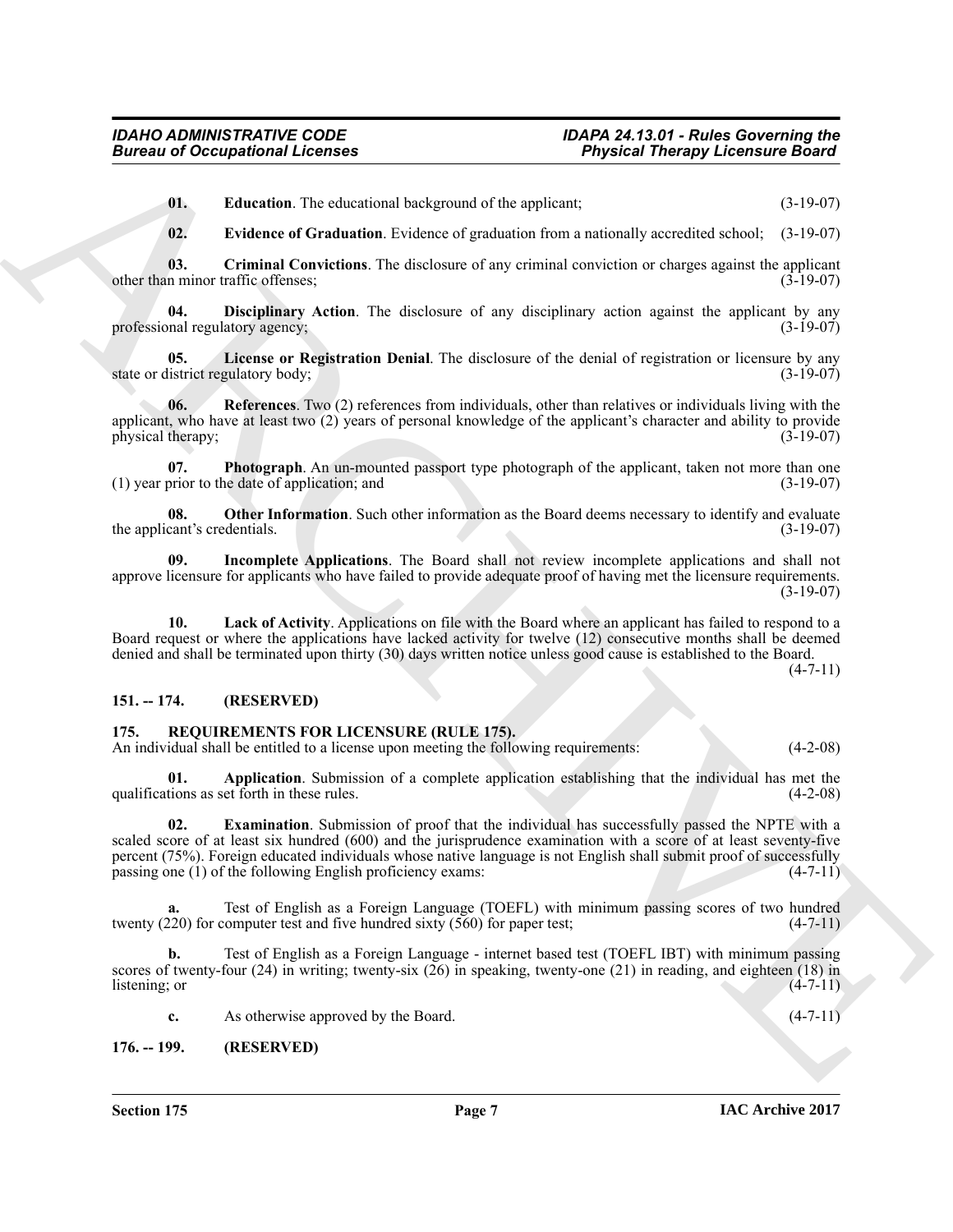<span id="page-7-0"></span>**200. FEES (RULE 200).**

#### <span id="page-7-13"></span><span id="page-7-10"></span>**01. License Fee**. (3-19-07)

**a.** The fee for the initial licensure and the annual renewal of a physical therapist shall be twenty-five  $(3-20-14)$ dollars  $(\$25)$ .

**b.** The fee for the initial licensure and the annual renewal of a physical therapist assistant shall be ollars (\$20). (3-20-14) twenty dollars  $(\$20)$ .

**02. Examination Fee**. The fee for examination shall be that set by the examination entity approved by d and shall include an additional administrative fee of twenty dollars (\$20). (3-20-14) the Board and shall include an additional administrative fee of twenty dollars (\$20).

<span id="page-7-14"></span><span id="page-7-12"></span><span id="page-7-11"></span>**03. Reinstatement Fee**. Reinstatement fee is as provided in Section 67-2614, Idaho Code. (3-24-16)

**04. Application Fee**. The application fee shall be twenty-five dollars (\$25) and shall accompany all ons. Fees shall not be refundable. (3-20-14) applications. Fees shall not be refundable.

#### <span id="page-7-1"></span>**201. -- 249. (RESERVED)**

#### <span id="page-7-3"></span><span id="page-7-2"></span>**250. CONTINUING EDUCATION REQUIREMENT (RULE 250).**

On and after January 1, 2008, every person holding a license issued by the Board must annually complete sixteen (16) contact hours of continuing education prior to license renewal. (3-19-07) contact hours of continuing education prior to license renewal.

<span id="page-7-5"></span>**01. Contact Hours**. The contact hours of continuing education shall be obtained in areas of study to the practice for which the license is issued as approved by the board. (3-19-07) germane to the practice for which the license is issued as approved by the board.

<span id="page-7-8"></span><span id="page-7-7"></span>**02. Documentation of Attendance**. It shall be necessary for the applicant to provide documentation verifying attendance by securing authorized signatures or other documentation from the course instructors, providers, or sponsoring institution substantiating any hours attended by the licensee. This documentation must be maintained<br>by the licensee and provided to the board upon request by the board or its agent. by the licensee and provided to the board upon request by the board or its agent.

Given to Conception of Licenses<br>
2001. **Fixed to the control of the state of the state of the state of the state of the state of the state of the state of the state of the state of the state of the state of the state of t 03. Excess Hours**. Continuing education hours accumulated during the twelve (12) months immediately preceding the license expiration date may be applied toward meeting the continuing education requirement for the next license renewal. Hours in excess of the required hours may be carried forward. Excess hours may be used only during the next renewal period and may not be carried forward more than one (1) time. (3-19-07)

<span id="page-7-4"></span>**04. Compliance Audit**. The board may conduct random continuing education audits of those persons required to obtain continuing education in order to renew a license and require that proof acceptable to the board of meeting the continuing education requirement be submitted to the bureau. Failure to provide proof of meeting the continuing education upon request of the board shall be grounds for disciplinary action. (3-19-07) continuing education upon request of the board shall be grounds for disciplinary action.

<span id="page-7-9"></span>**05. Special Exemption**. The board shall have authority to make exceptions for reasons of individual hardship, including health (certified by a medical doctor) or other good cause. The licensee must provide any information requested by the board to assist in substantiating hardship cases. This exemption is granted at the sole discretion of the board.

<span id="page-7-6"></span>**06.** Continuing Education Credit Hours. Hours of continuing education credit may be obtained by and participating in a continuing education activity approved by the Board. (3-19-07) attending and participating in a continuing education activity approved by the Board.

**a.** General Criteria. A continuing education activity which meets all of the following criteria is appropriate for continuing education credit: (3-19-07)

Constitutes an organized program of learning which contributes directly to the professional elicensee; (3-19-07) competency of the licensee;

ii. Pertains to subject matters integrally related and germane to the practice of the profession;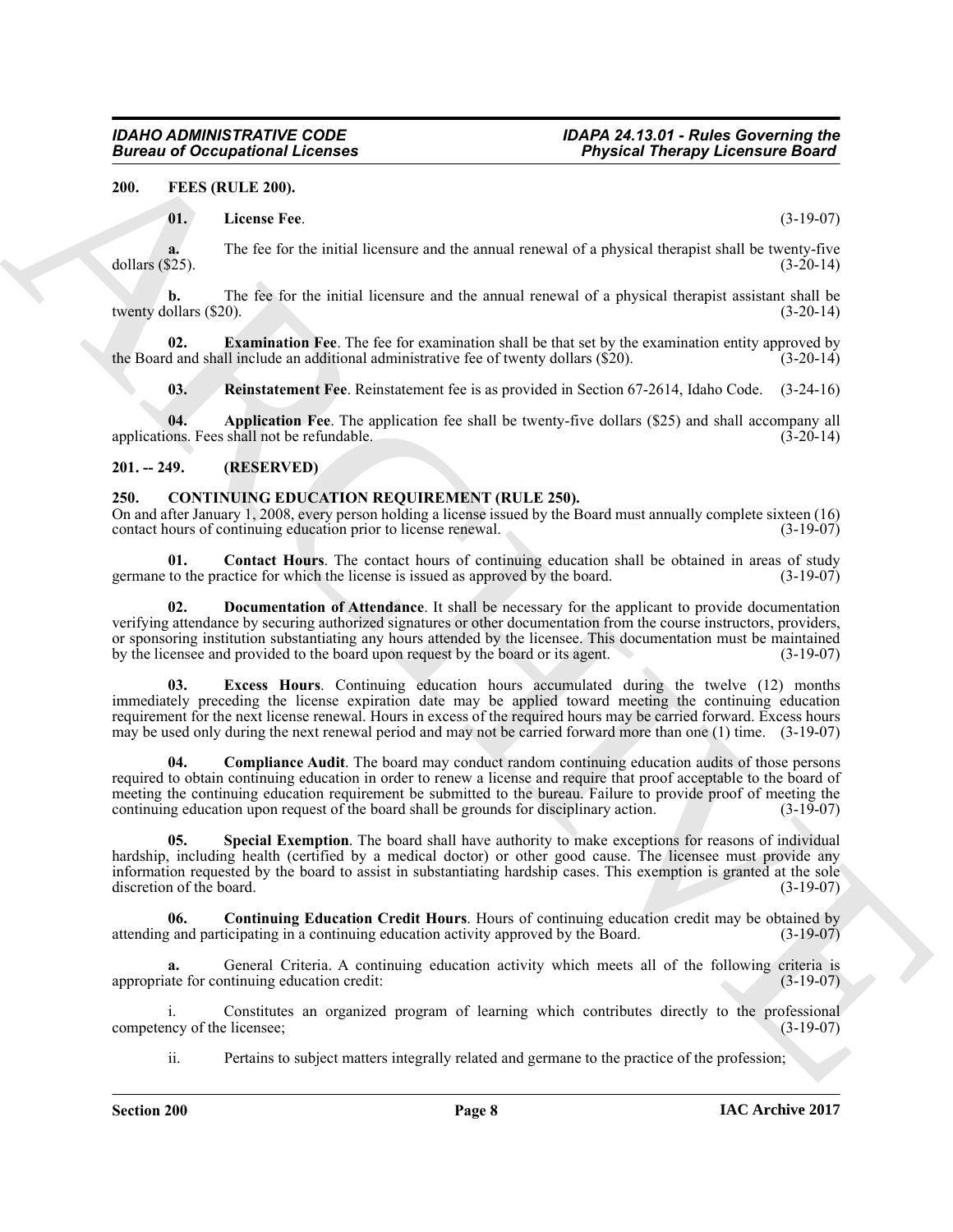#### (3-19-07)

**Sinces of Occupations I**. Technique probabilities the external properties of the state of the state of the state of the state of the state of the state of the state of the state of the state of the state of the state of iii. Conducted by individuals who have specialized education, training and experience to be considered qualified to present the subject matter of the program. The Board may request documentation of the qualifications of presenters;<br>(3-19-07) presenters;  $(3-19-07)$ 

iv. Application for Board approval is accompanied by a paper, manual or outline which describes the offering and includes the program schedule, goals and objectives: and  $(3-19-07)$ specific offering and includes the program schedule, goals and objectives; and

Provides proof of attendance to licensees in attendance including: Date, location, course title, presenter(s); Number of program contact hours (One (1) contact hour equals one (1) hour of continuing education credit.); and the official signature or verification of the program sponsor.  $(3-19-07)$ credit.); and the official signature or verification of the program sponsor.

**b.** Specific Criteria. Continuing education hours of credit may be obtained by:  $(3-19-07)$ 

Presenting professional programs which meet the criteria listed in these rules. Two (2) hours of credit will be awarded for each hour of presentation by the licensee. A course schedule or brochure must be maintained for audit;

ii. Providing official transcripts indicating successful completion of academic courses which apply to the field of physical therapy in order to receive the following continuing education credits:

(1) One (1) academic semester hour = fifteen (15) continuing education hours of credit; (3-19-07)

(2) One (1) academic trimester hour = twelve (12) continuing education hours of credit; (3-19-07)

(3) One (1) academic quarter hour = ten (10) continuing education hours of credit. (3-19-07)

iii. Attending workshops, conferences, symposiums or electronically transmitted, live interactive ces which relate directly to the professional competency of the licensee; (3-19-07) conferences which relate directly to the professional competency of the licensee;

iv. Authoring research or other activities which are published in a recognized professional publication.<br>see shall receive five (5) hours of credit per page;<br>(3-19-07) The licensee shall receive five (5) hours of credit per page;

| Viewing videotaped presentations if the following criteria are met: | $(3-19-07)$ |
|---------------------------------------------------------------------|-------------|
| There is a sponsoring group or agency;                              | $(3-19-07)$ |

(2) There is a facilitator or program official present; (3-19-07)

(3) The program official may not be the only attendee; and (3-19-07)

(4) The program meets all the criteria specified in these rules; (3-19-07)

vi. Participating in home study courses that have a certificate of completion; (3-19-07)

vii. Participating in courses that have business-related topics: marketing, time management, government regulations, and other like topics; (3-19-07)

viii. Participating in courses that have personal skills topics: career burnout, communication skills, elations, and other like topics; (4-7-11) human relations, and other like topics;

ix. Participating in courses that have general health topics: clinical research, CPR, child abuse<br>
(3-29-12)<br>
(3-29-12) reporting, and other like topics;

Supervision of a physical therapist student or physical therapist assistant student in an accredited The licensee shall receive four  $(4)$  hours of credit per year; and  $(3-29-12)$ college program. The licensee shall receive four  $(4)$  hours of credit per year; and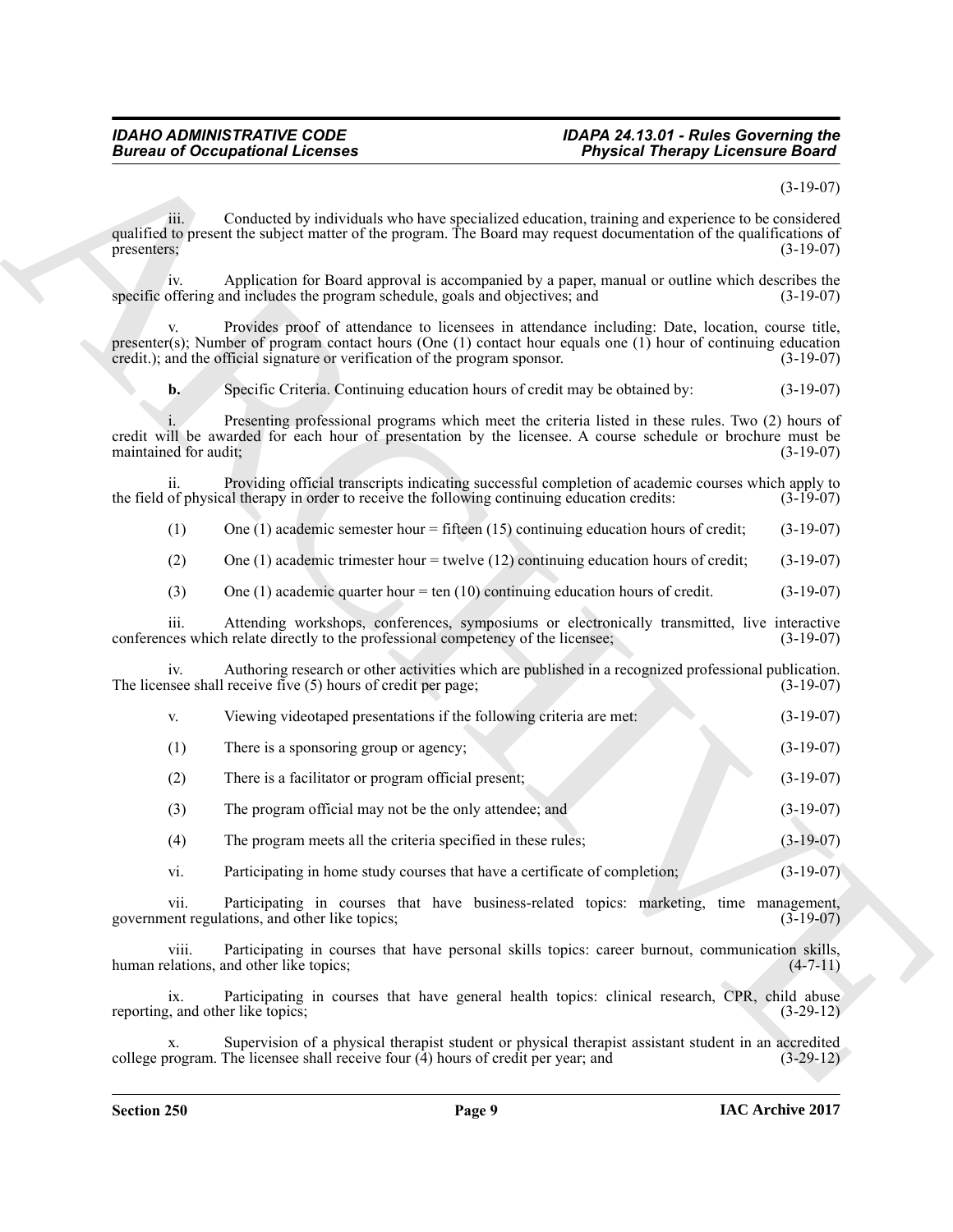<span id="page-9-7"></span>

|                                      | <b>Bureau of Occupational Licenses</b>                                                                                                                                                                                                                        | <b>Physical Therapy Licensure Board</b>                                                                |             |
|--------------------------------------|---------------------------------------------------------------------------------------------------------------------------------------------------------------------------------------------------------------------------------------------------------------|--------------------------------------------------------------------------------------------------------|-------------|
| xi.<br>recertification was received. | Therapy Specialists (ABPTS). The licensee shall receive sixteen (16) hours for the year the certification or                                                                                                                                                  | Completion and awarding of Board Certification or recertification by American Board of Physical        | $(3-29-12)$ |
| 07.                                  | following entities or organizations shall be approved for continuing education credits:                                                                                                                                                                       | <b>Course Approval.</b> Courses of study relevant to physical therapy and sponsored or provided by the | $(3-29-12)$ |
| a.                                   |                                                                                                                                                                                                                                                               | The American Physical Therapy Association (APTA) or any of its sections or local chapters; or          | $(3-29-12)$ |
| b.                                   | The Federation of State Boards of Physical Therapy (FSBPT); or                                                                                                                                                                                                |                                                                                                        | $(3-29-12)$ |
| c.                                   | Commission on Accreditation in Physical Therapy Education (CAPTE); or                                                                                                                                                                                         |                                                                                                        | $(3-29-12)$ |
| d.                                   | National Athletic Trainers Association (NATA); or                                                                                                                                                                                                             |                                                                                                        | $(3-29-12)$ |
|                                      | Association of Secondary and Higher Schools or any similar accrediting body; or                                                                                                                                                                               | A College or University which is accredited or a candidate for accreditation by the Northwest          | $(3-29-12)$ |
| f.                                   | Otherwise approved by the Board.                                                                                                                                                                                                                              |                                                                                                        | $(3-29-12)$ |
| 08.                                  | refuse to renew the license of any individual whom the Board determines submitted a false report of continuing<br>education or failed to comply with the continuing education requirements.                                                                   | Submitting False Reports or Failure to Comply. The Board may condition, limit, suspend, or             | $(3-19-07)$ |
| 09.<br>application and renewal fee.  | relieve the licensee of the responsibility of meeting the continuing education requirements and submitting the renewal                                                                                                                                        | Failure to Receive the Renewal Application. Failure to receive the renewal application shall not       | $(3-19-07)$ |
| $251. - 274.$                        | (RESERVED)                                                                                                                                                                                                                                                    |                                                                                                        |             |
| 275.                                 | <b>DISCIPLINARY PENALTY (RULE 275).</b>                                                                                                                                                                                                                       |                                                                                                        |             |
| 01.<br>procedures of the Board.      |                                                                                                                                                                                                                                                               | Disciplinary Procedures. The disciplinary procedures of the Bureau are the disciplinary                | $(3-19-07)$ |
| 02.                                  | violation upon anyone licensed under Title 54, Chapter 22, Idaho Code who is found by the Board to be in violation<br>of Section 54-2219, Idaho Code.                                                                                                         | Civil Fine. The Board may impose a civil fine not to exceed one thousand dollars (\$1,000) for each    | $(3-19-07)$ |
| 03.                                  | who is found by the Board to be in violation of the provisions of Title 54, Chapter 22, Idaho Code, to pay the costs<br>and fees incurred by the Board in the investigation or prosecution of the licensee.                                                   | Costs and Fees. The Board may order anyone licensed under Title 54, Chapter 22, Idaho Code,            | $(3-19-07)$ |
| $276. - 299.$                        | (RESERVED)                                                                                                                                                                                                                                                    |                                                                                                        |             |
| 300.                                 | <b>CODE OF ETHICS (RULE 300).</b><br>Physical therapists and physical therapist assistants are responsible for maintaining and promoting ethical practice in<br>accordance with the ethical principles set forth in Appendix A and Appendix B to these rules. |                                                                                                        | $(3-19-07)$ |
| $301. - 999.$                        | (RESERVED)                                                                                                                                                                                                                                                    |                                                                                                        |             |
|                                      |                                                                                                                                                                                                                                                               | APPENDIX A - PHYSICAL THERAPIST CODE OF ETHICS                                                         |             |
|                                      |                                                                                                                                                                                                                                                               |                                                                                                        |             |

#### <span id="page-9-9"></span><span id="page-9-8"></span>**f.** Otherwise approved by the Board. (3-29-12)

#### <span id="page-9-0"></span>**251. -- 274. (RESERVED)**

#### <span id="page-9-13"></span><span id="page-9-11"></span><span id="page-9-10"></span><span id="page-9-1"></span>**275. DISCIPLINARY PENALTY (RULE 275).**

#### <span id="page-9-12"></span><span id="page-9-2"></span>**276. -- 299. (RESERVED)**

#### <span id="page-9-6"></span><span id="page-9-3"></span>**300. CODE OF ETHICS (RULE 300).**

#### <span id="page-9-4"></span>**301. -- 999. (RESERVED)**

#### <span id="page-9-5"></span>**APPENDIX A - PHYSICAL THERAPIST CODE OF ETHICS**

**Section 275 Page 10**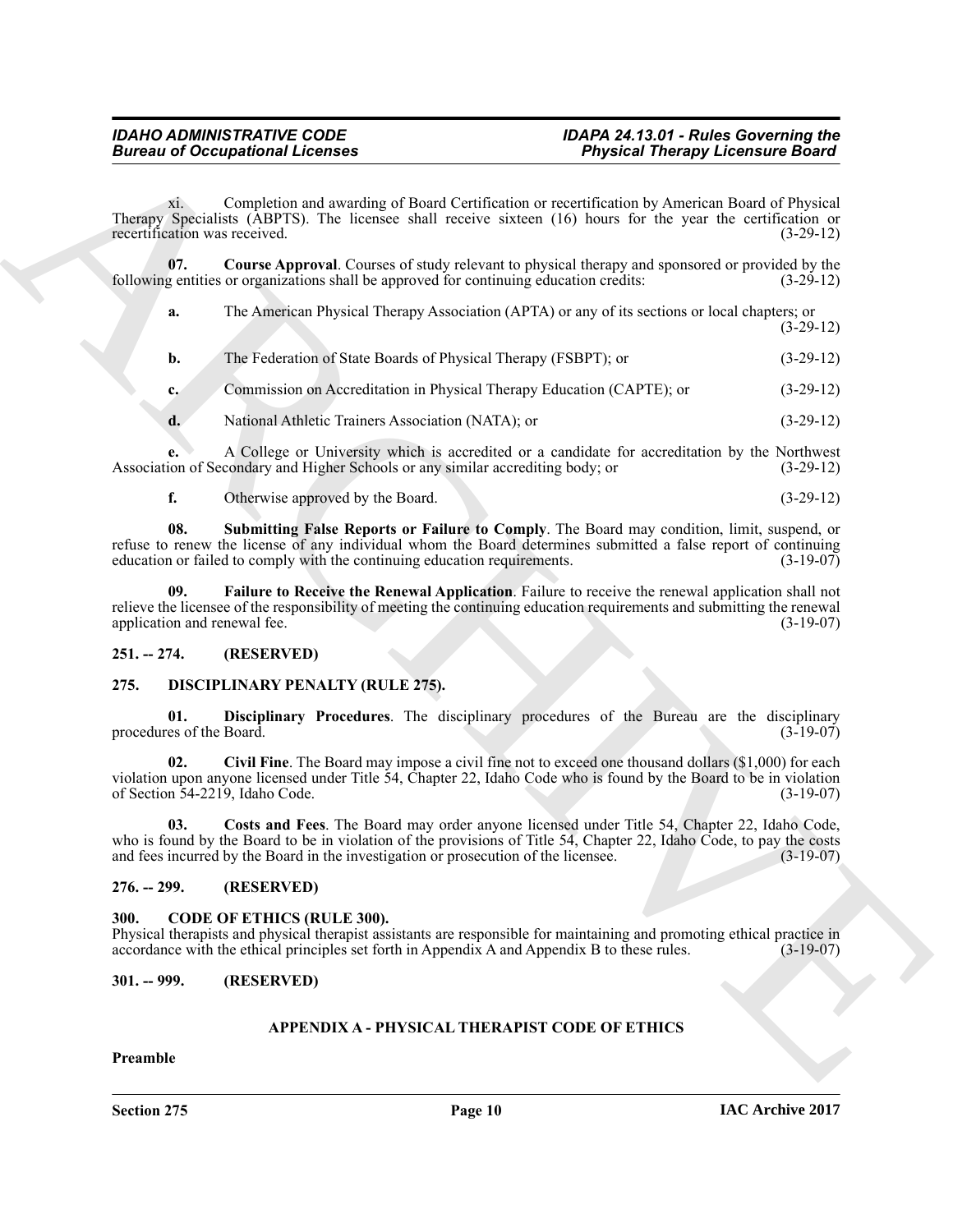## **Bureau of Occupational Licenses**

## *IDAHO ADMINISTRATIVE CODE IDAPA 24.13.01 - Rules Governing the*

**Example 20**<br>
Euro Conception Research Licenses<br>
21.10. Conce of College Conceptibility and Proposed Decay Associates as a single particular the steady product of the steady and the stephen of the steady and the stephen o This Code of Ethics of the American Physical Therapy Association sets forth principles for the ethical practice of physical therapy. All physical therapists are responsible for maintaining and promoting ethical practice. To this end, the physical therapist shall act in the best interest of the patient/client. This Code of Ethics shall be binding on all physical therapists.

#### **Principle 1**

A physical therapist shall respect the rights and dignity of all individuals and shall provide compassionate care.

#### **Principle 2**

A physical therapist shall act in a trustworthy manner toward patients/clients and in all other aspects of physical therapy practice.

#### **Principle 3**

A physical therapist shall comply with laws and regulations governing physical therapy and shall strive to effect changes that benefit patients/clients.

#### **Principle 4**

A physical therapist shall exercise sound professional judgment.

#### **Principle 5**

A physical therapist shall achieve and maintain professional competence.

#### **Principle 6**

A physical therapist shall maintain and promote high standards for physical therapy practice, education, and research.

#### **Principle 7**

A physical therapist shall seek only such remuneration as is deserved and reasonable for physical therapy services.

#### **Principle 8**

A physical therapist shall provide and make available accurate and relevant information to patients/clients about their care and to the public about physical therapy services.

#### **Principle 9**

A physical therapist shall protect the public and the profession from unethical, incompetent, and illegal acts.

#### **Principle 10**

A physical therapist shall endeavor to address the health needs of society.

#### **Principle 11**

A physical therapist shall respect the rights, knowledge, and skills of colleagues and other health care professionals.

#### <span id="page-10-0"></span>**APPENDIX B - PHYSICAL THERAPIST ASSISTANT CODE OF ETHICS**

#### **Preamble**

This document of the American Physical Therapy Association sets forth standards for the ethical conduct of the physical therapist assistant. All physical therapist assistants are responsible for maintaining high standards of conduct while assisting physical therapists. The physical therapist assistant shall act in the best interest of the patient/client. These standards of conduct shall be binding on all physical therapist assistants.

#### **Standard 1**

A physical therapist assistant shall respect the rights and dignity of all individuals and shall provide compassionate care.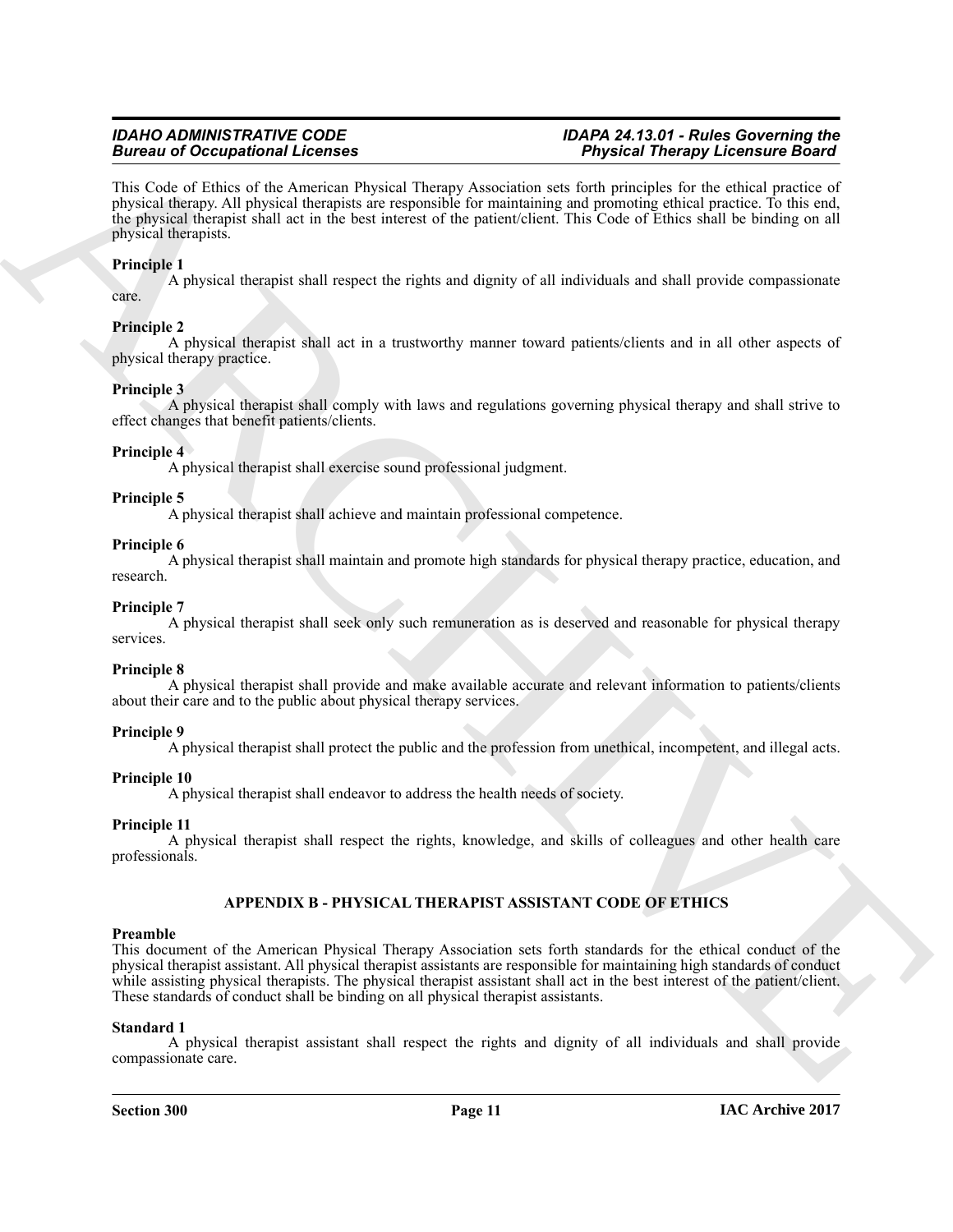#### **Standard 2**

A physical therapist assistant shall act in a trustworthy manner toward patients/clients.

#### **Standard 3**

Eurosia of Occupational Licensies<br>
Simulard 3<br>
Simulard 3<br>
Simulard 3<br>
Apply that heapies noisine that see in a memorially summer tound patients due to<br>
superiorism and direction of photos theory with provide acknot above A physical therapist assistant shall provide selected physical therapy interventions only under the supervision and direction of a physical therapist.

#### **Standard 4**

A physical therapy assistant shall comply with laws and regulations governing physical therapy.

#### **Standard 5**

A physical therapist assistant shall achieve and maintain competence in the provision of selected physical therapy interventions.

#### **Standard 6**

A physical therapist assistant shall make judgments that are commensurate with his or her educational and legal qualifications as a physical therapist assistant.

#### **Standard 7**

A physical therapist assistant shall protect the public and the profession from unethical, incompetent, and illegal acts.